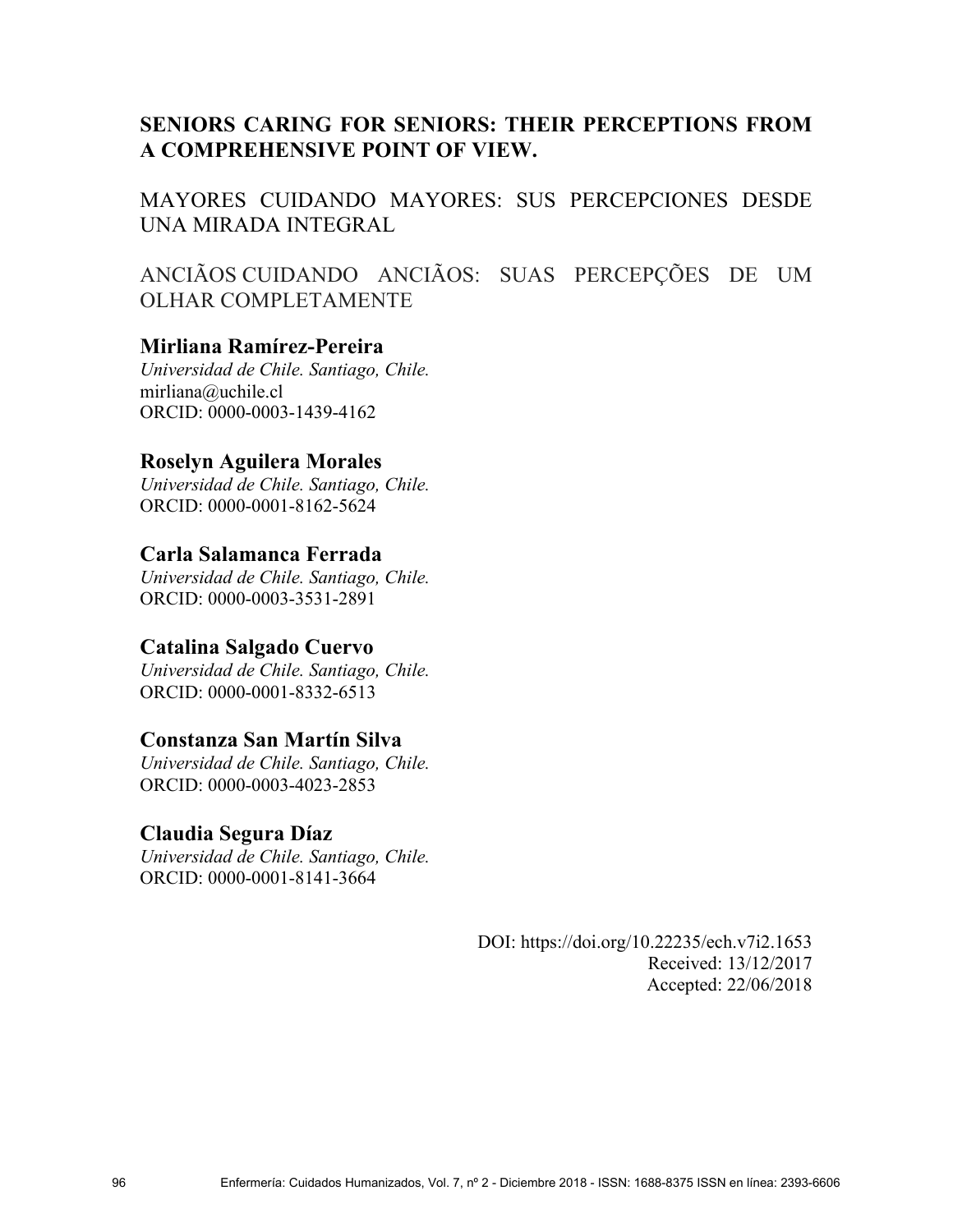**Abstract:** Aging is a process that involves multiple changes in the human being, forcing some elderly people in a situation of dependency to require a caregiver. This is a qualitative study with a methodological approach of case study, aiming to know the perceptions of older people who are caregivers of another elderly people with severe dependence. In-depth interviews were conducted using content analysis. The following categories were defined: motivations, difficulties, caregiver emotions, self postponement for the sake of the other, family support, emotions associated with the diagnosis, religion, institutionalization, nursing care expectations, access to state benefits, and death. The results show that most caregivers are women, without family support, who have a sentimental bond with the person cared for, and that their motivations to perform this task where affection and obligation. Self postponement was observed; the caregiver devots completely to this task, abandoning other activities and experiencing burden accompanied by economic limitations due to the low income they receive.

**Keywords:** Qualitative research, nursing, aged, perception, caregiver, elderly, nursing, dependence.

**Resumen:** El envejecimiento es un proceso que conlleva múltiples cambios en el ser humano, generando que algunos adultos mayores se encuentren en situación de dependencia y requieran un cuidador. Este estudio cualitativo, con enfoque metodológico de estudio de caso, tiene por objetivo conocer las percepciones de adultos mayores que son cuidadores de otro adulto mayor con dependencia severa. Se realizaron entrevistas en profundidad empleando análisis de contenido y se definieron las siguientes categorías de investigación: motivaciones, dificultades, emociones del cuidador, postergación por el bien del otro, redes de apoyo familiares, emociones asociadas al diagnóstico, religión, institucionalización, expectativas de cuidado de enfermería, acceso a beneficios del estado, y muerte. Los resultados muestran que la mayoría de los cuidadores son mujeres, sin apoyo familiar, que tienen un vínculo sentimental con la persona cuidada, y que sus motivaciones para desempeñar esta labor son el cariño y la obligación. Se observó postergación por parte del cuidador dedicándose por completo a esta labor, abandonando actividades ajenas al cuidado y experimentando sobrecarga acompañada de limitaciones económicas debido a los bajos ingresos que reciben.

**Palabras claves:** Investigación cualitativa, enfermería, anciano, percepción, cuidadores, dependencia.

**Resumo:** O envelhecimento é um processo que envolve múltiplas mudanças no ser humano, gerando algumas pessoas idosas em uma situação de dependência, exigindo um cuidador. Este estudo qualitativo, com abordagem metodológica de estudo de caso, visa conhecer as percepções de idosos que são cuidadores de outra pessoa idosa com dependência severa. Foram realizadas entrevistas em profundidade utilizando análise de conteúdo e foram definidas as seguintes categorias de pesquisa: motivações, dificuldades, emoções do cuidador, adiamento para o bem do outro, redes de apoio familiar, emoções associadas ao diagnóstico, religião, institucionalização, expectativas de atendimento de enfermagem, acesso a benefícios estatais e morte. Os resultados mostram que a maioria dos cuidadores são mulheres, sem apoio familiar, que têm vínculo sentimental com a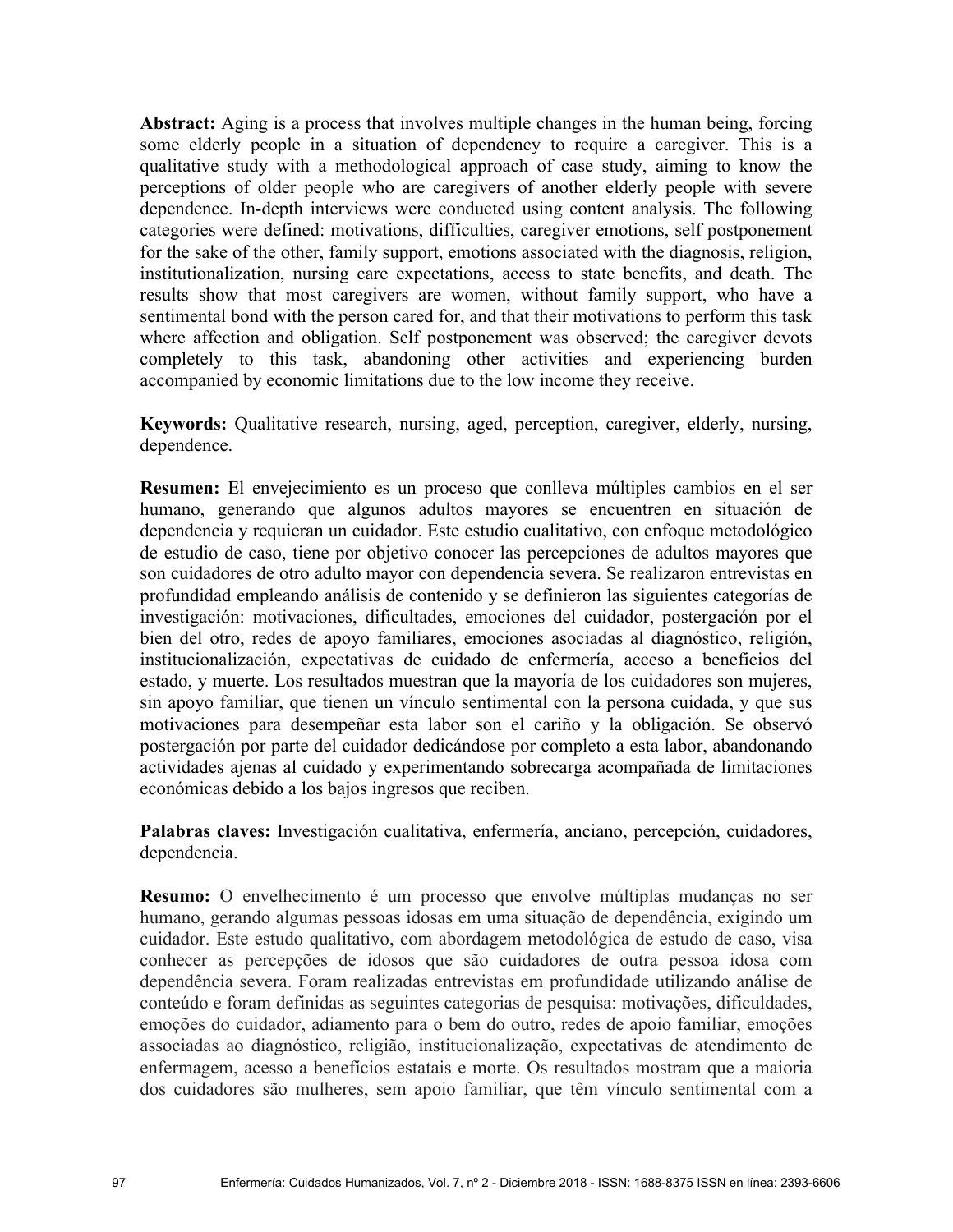pessoa atendida e que suas motivações para realizar este trabalho são carinho e obrigação. O adiamento foi observado por parte do cuidador, dedicando-se completamente a essa tarefa, abandonando atividades que não sejam cuidados e experimentando sobrecarga, acompanhada de limitações econômicas devido à baixa renda que recebem.

Palavras-chave: Pesquisa qualitativa, enfermagem, percepção, cuidadores, idosos, enfermagem, dependencia.

## **INTRODUCTION**

The rise of the aging index in Chile in the last decades shows an important social change related to the incorporation of a new age group with roles and characteristics in constant variation due to social restructuring (1). The National Institute of Statistics (INE) shows that, at the national level, in 2014 the number of older adults (people aged 60 and over) was 2.6 million, representing 15% of the total population, while in 2002 this figure was 11% (2). Based on these data, the National Service for the Elderly (SENAMA) points out that Chile has also been part of this demographic change. It is the second country in Latin America with a high percentage of people over 60 years of age (3).

In this context, aging poses challenges for health systems and also the economy and politics, since it brings with it inequities and problems of a population that has suffered the consequences of a harsh life history of work and sacrifice. This has created the need to implement initiatives to benefit this population, establishing national public policies such as the "Chile Cuida" (Chile Cares) Program.The current outlook for older people is linked to chronic noncommunicable diseases and socioeconomic risk; these factors can deteriorate the quality of life of older adults and affect their families (4).

The need of providing a permanent caregiver to meet the needs of the elderly has been studied, and the characteristics of the people who fulfill this role have been described, mainly wives and daughters of the person receiving care. Aging affects all members of each family nucleus. This study points out to the need to study people who, being older, have to take care of older adults, in order to get closer to their day to day experiences, allowing us to know how they perform this task and how it influences their quality of life from their own perception. Our ultimate goal is to contribute to the implementation of strategies that improve the living conditions of the elderly people of this country.

## **METHODOLOGY**

This research corresponds to a qualitative study carried out in a Family Health Center in the northern sector of the city of Santiago. The objective was to know the perceptions of older adults who care for other older adults with severe dependence on their quality of life.

The paradigm used for this research is the post positivist: reality does exist, but it cannot be completely understood with certainty(5). For this research, the criteria of rigor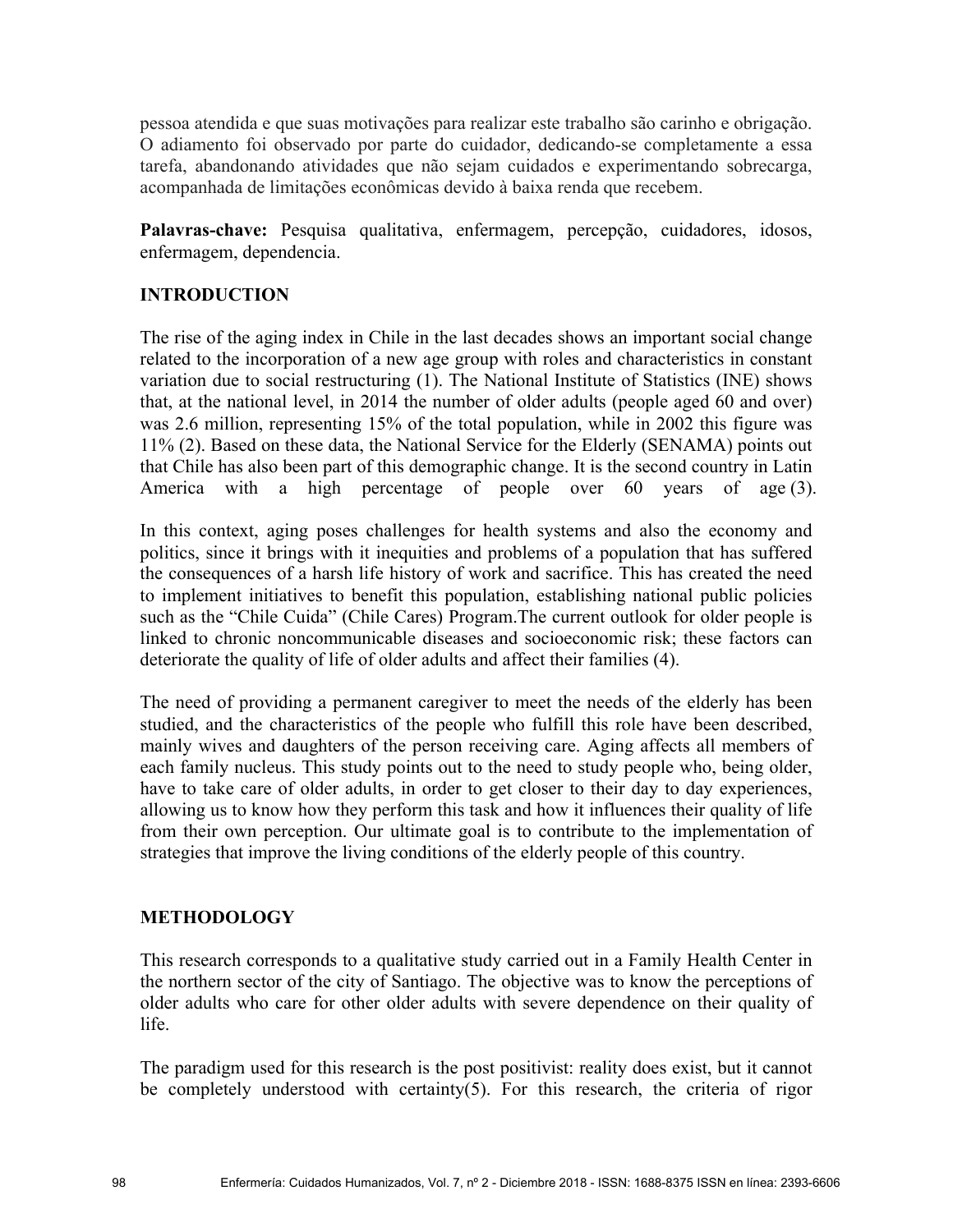developed by Guba and Lincoln were used: credibility, transferability, dependence and confirmability (6), fulfilled through the field notes, transcriptions of the interviews with the interviewed person own review and triangulation of researchers.

The theoretical methodological approach used was the case study, used for small-scale researches within a time frame and limited resources, adapting to the context of the study in order to identify unique situations that deserve a special interest, thus allowing a closer look to the day to day rotine of the person (7).

The data collection technique used in this study was the in-depth interview. The following units of meaning were previously defined: motivations, difficulties, emotions of the caregiver, self postponement for the sake of the other person and family support networks, considering also the possibility of obtaining other meaningful units through the interviews.

These interviews were transcribed by the authors themselves without editing and later analyzed through the methodology of content analysis. According to Mayring, content analysis allows us to discover the meaning of a message, classifying and / or coding the different elements in predefined units in order to identify their meaning objectively and systematically, thus achieving their interpretation (8).

For the selection of participants the convenience sampling method was used, which allowed selecting those accessible cases that would accept being included in the study. This is based on the convenient accessibility and proximity of the participants (9). Also, for this study, the criterion of theoretical saturation was considered: data collection ends when the information obtained gets repetitive, providing no new findings (10). This was was achieved with the stories of six participants.

The participants of this study were selected considering the following inclusion criteria: being a senior citizen (60 years old or older), volunteers, of both genders, with an income of less than USD 412 per month (the minimum monthly income in Chile), who has been at least two years caring for another elderly person in a situation of severe dependence according to the Barthel index (11) and who signed the informed consent. In this research the ethical principles of social or scientific value were adopted: scientific validity, equitable selection of people, favorable risk-benefit ratio, independent evaluation, informed consent and respect for the registered persons (12). Considering that it is a qualitative research, the conditions of authentic dialogue were added to the aforementioned criteria, achieved by means of presenting the results to the participants  $(13)$ .

This research was approved by the Human Research Ethics Committee of the Faculty of Medicine of the University of Chile with the approval Act of project No. 115- 2017 and by the ethics committee of the Family Health Center. The participants of this research signed the informed consent prior to conducting the interviews.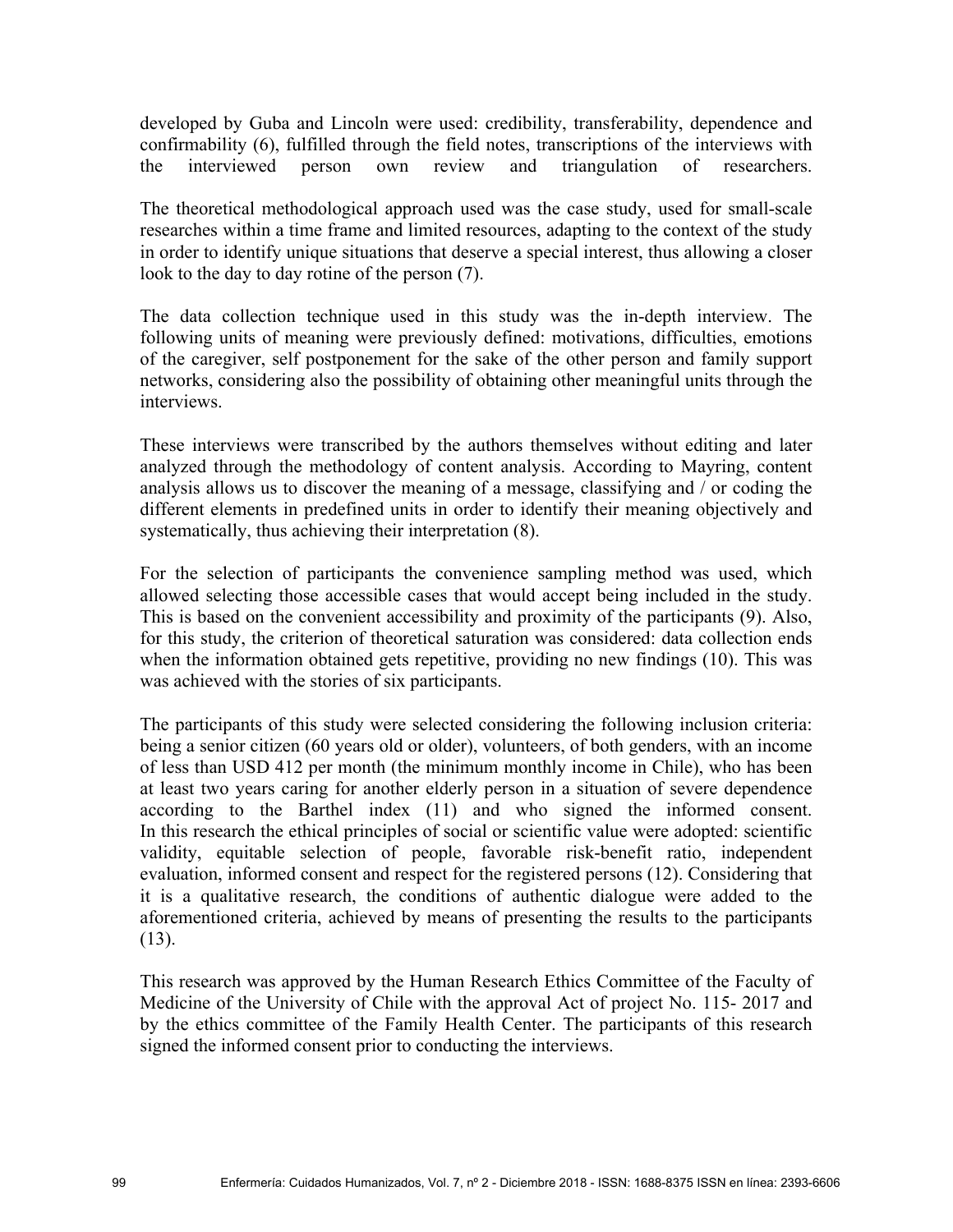### **RESULTS AND ANALYSIS**

The following table summarizes some background of the participants in this study.

| Partici-  | Age | Gender | Years      | Age of person | Gender of person | Relation- |
|-----------|-----|--------|------------|---------------|------------------|-----------|
| pant      |     |        | caring     | cared for     | cared for        | Ship      |
| LE        | 78  | M      | $\sqrt{7}$ | 78            |                  | Wife      |
| JV        | 69  | M      |            | 63            |                  | Wife      |
| RG        | 73  | F      |            | 81            | M                | Partner   |
| $\rm IP$  | 68  | F      |            | 68            | М                | Husband   |
| <b>MF</b> | 90  | F      |            | 92            | M                | Husband   |
| <b>SM</b> | 63  | F      | $\sqrt{7}$ | 89            |                  | Wife      |

#### **Table 1: Characterization of the participants**

Source: Personal Collection (2017)

From the inductive and deductive analysis process the meaning units were constructed: *"Motivations to care"; "Difficulties in care"; "Caregiver emotions"; "Gender", "Access to State benefits", "Religious beliefs", "Postponement as a person", "Family support networks; "Expectations of nursing care"; "Fear of institutionalization"*; and *"Death."*

The units of meanings mentioned above are as follows: In the unit *"Motivations to care"* the participants state that the reasons that motivate the care are the fulfillment of a duty, plus the lack of options and the love for the family member who is prostrate. They consider care as a continuous struggle due to a lack of options and mainly due to the lack of support networks. Transcripts of their statements in Spanish are followed by an approximate translation to English.

*"Yo creo que las dos cosas, porque si no fuera por el amor y el cariño no habría luchado tanto (toma una pausa y se emociona) y bueno, tengo que seguir luchando porque no queda de otra opción, no es que yo quiera porque sí, sino que no me queda de otra opción, es así de simple, es un deber…" (J.V.)*

*"I believe that both things, because if it were not for love and affection I would not have fought so much (pauses and gets emotional) and well, I have to keep fighting because there is no other option, it's not that I want to without a reason, it´s because I have no other option, it's that simple, It's a duty ... "(J.V.)* 

The category *"Difficulties in care"* refers to the problems and limitations that caregivers face on a day-to-day basis. The participants point out that the main problems are economic and that the most important limitations are associated with the lack of time to perform other activities not related to care. The participants of this study receive two types of pensions: older adults who contributed to a pension program during their work life receive pensions through fund administrators, while those who did not but meet some government requirements receive a basic old age pension. In both cases, their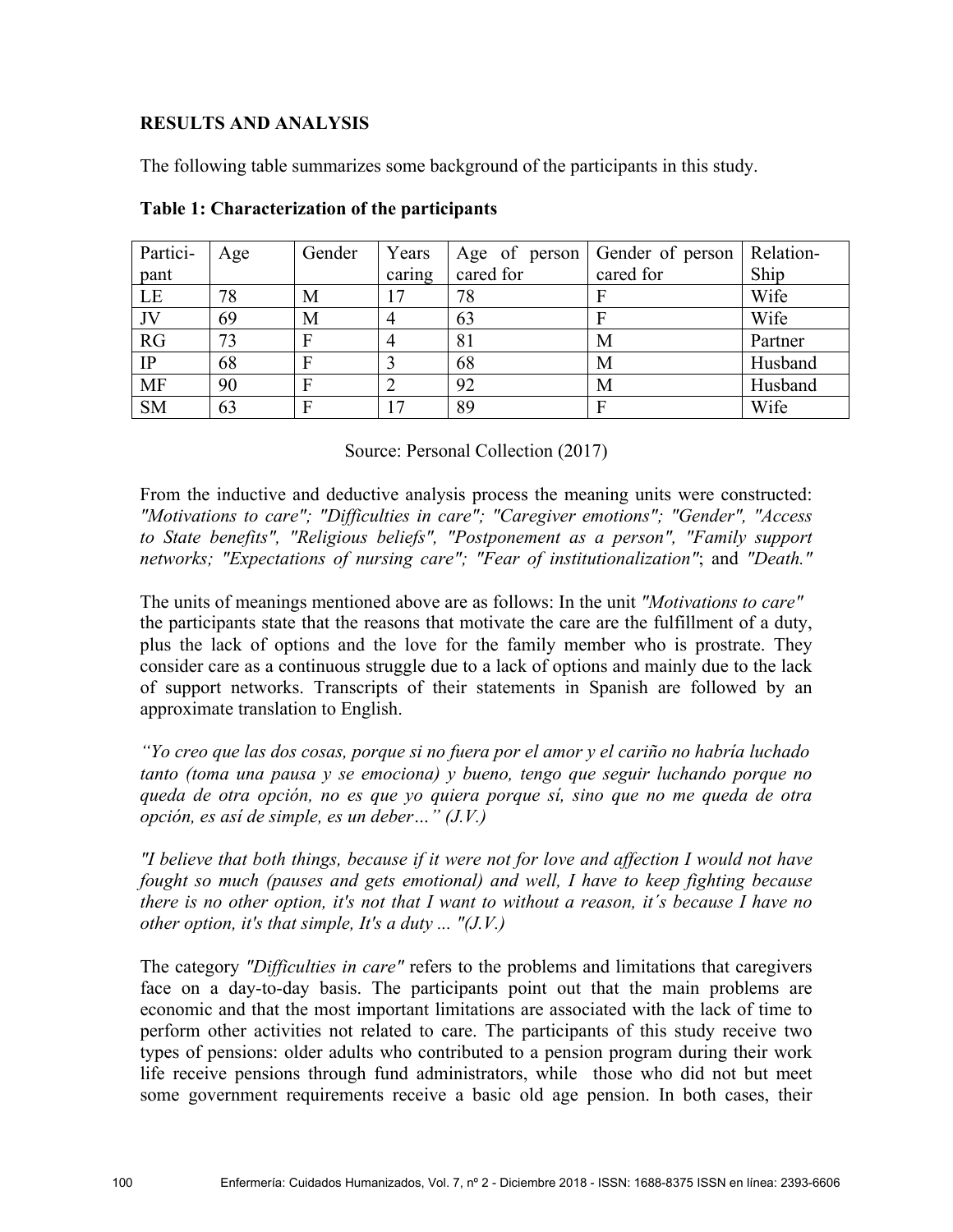pensions do not exceed USD 412 per month, not enough to cover their basic needs. With regard to time limitations, caring for another person hinders the development of a normal life, so the caregiver must dedicate himself completely to the other person, postponing his/her personal issues.

*"Y a veces nos falla el dinero también, sí… porque también uno saca una miseria de sueldo…que no te dejan desarrollarte como persona, o sea, no puedes hacer nada." (S.M.)* 

*"And sometimes money is also a problem, yes ... because you get a very poor salary ... that does not let you develop as a person, that is, you can not do anything else." (S.M.)* 

The unit of meaning *"Emotions of the caregiver"* refers to emotions associated with the work performed. Sadness and anguish predominate, frequently expressed through weeping as the interviews develop, mostly related to the physical deterioration experienced by the person being cared for.

*He llorado mucho, mucho. De verlo tan flaquito, si está tan flaquito, con los huesitos parados*" (M.F.) *"I have cried a lot, a lot. To see him so skinny, he is so skinny, his bones protruding "(M.F.)* 

The participants highlight that at the time of knowing the diagnosis of their loved one, their first response was the denial.

*"Siempre el no creer, no creer el cáncer, yo le decía: no tienes nada, te van a sacar esto (refiriéndose al tumor) y vas a quedar bien"* (S.M.)

*"Never believing, not believing in the cancer, I told him: you don´t have anything, they are going to remove this (referring to the tumor) and you will be all right" (S.M.)* 

The unit of meaning *"Gender"* shows the view that the participants have regarding the gender roles imposed by the society as caregivers. There is a marked presence of these traditional roles in their discourse: that the woman must be the one in charge of the care and the man is the provider and family supporter.

*"Es difícil porque los hombres no estamos preparados para cuidar. O sea, la mujer tiene un don especial porque la mujer desde chiquitita parece, nacen con ese don hasta toda su vida. Ven a los papás, a los hijos, van a trabajar, trabajan en la casa, si uno de repente que viene a hacer eso, cuesta, porque uno, uno va a trabajar, trae la plata, se va a la cancha a jugar futbol. Ella está en la casa." (J.V.)* 

*"It's difficult because men are not prepared to care. I mean, the woman has a special gift because the woman since she is a little girl seems to be born with that gift lasting her whole life. They look after the parents, the children, they go to work, then they work in the house. If one suddenly has to do that, it is difficult, because one, one goes to work,*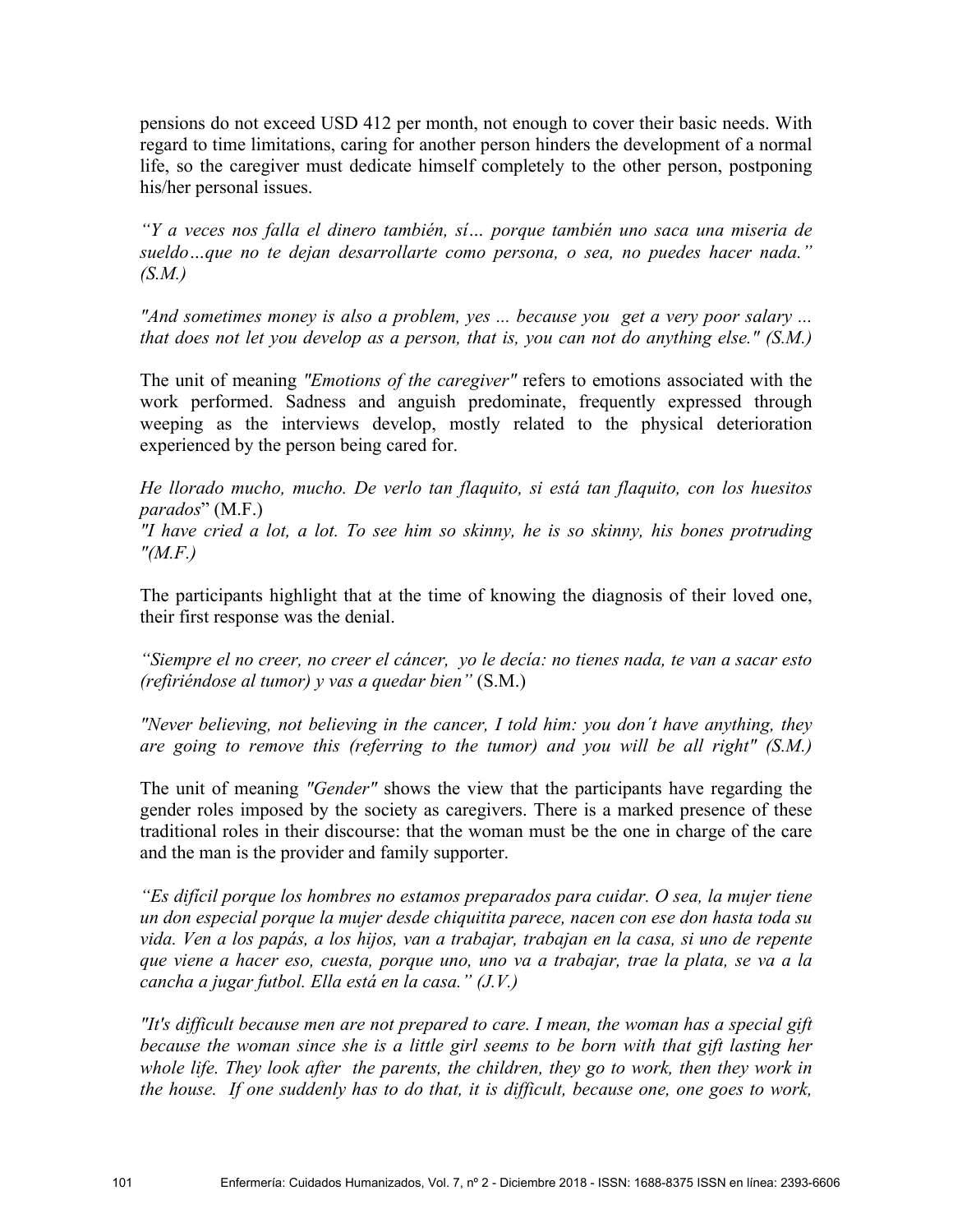*brings in the money, then goes to play football . She is in the house. "(J.V.)*

When reversing roles, caregivers mention that it was difficult for them to assume this position because the tasks they perform daily are socioculturally associated with the female

gender.

*"Yo cocino, yo hago todo acá. Tengo que lavar. Como una dueña de casa." (J.V.)*

*"I cook, I do everything here. I have to wash. Like a housewife."(J.V.)* 

The category *"Access to State Benefits"* refers to what caregivers think regarding access to state benefits supporting their task. They point out that there is a scarce supply of services at their disposal, which are not well perceived at first, but after knowing them better they value the help received. The initial distrust occurs because they see the helpers as strangers, who are not part of their family nucleus and who enter their home.

*"Nos ha pasado con las del Chile Cuida que ella al principio no quería que vinieran a cuidarla, hacer la limpieza de la casa o a cocinar, pero en ese sentido nunca hubo problema porque siempre el almuerzo estaba… más bien llegaban a conversar" (L.E.).*

*"It´s happened to us with the Chile Cuida staff. At first she did not want them to come and take care of her, do the cleaning of the house or cook, but in that sense there was never a problem because lunch was always ready ...mostly they came to chat" (L.E.).* 

However, the caregivers emphasize that they have benefited from the help provided by the "Chile Cuida" program.

*"Felizmente, yo digo felizmente, que hay un programa, no sé si ustedes lo han oído hablar siquiera...Chile Cuida". (S.M.)* 

*"Fortunately, I say fortunately, that there is a program, I do not know if you have even heard about it ... Chile Cuida". (S.M.)* 

In the unit of meaning *"Religious Beliefs"* it is clear that there is a strong attachment to religion in Chilean society. God is highlighted as an entity that determines their lives, that accompanies them, strengthens and comforts them in difficult moments.

*"Sólo Dios va a saber qué es lo que me tiene en el destino, cierto, entonces hay que esperar no más". (J.V.)* 

*" Uno sin fe no se hace nada. Es un apoyo, la fe que uno tiene, porque uno tiene alguien que uno se conversa con alguien y se llena de energía nueva porque si no, uno no sale…" (M.F.)*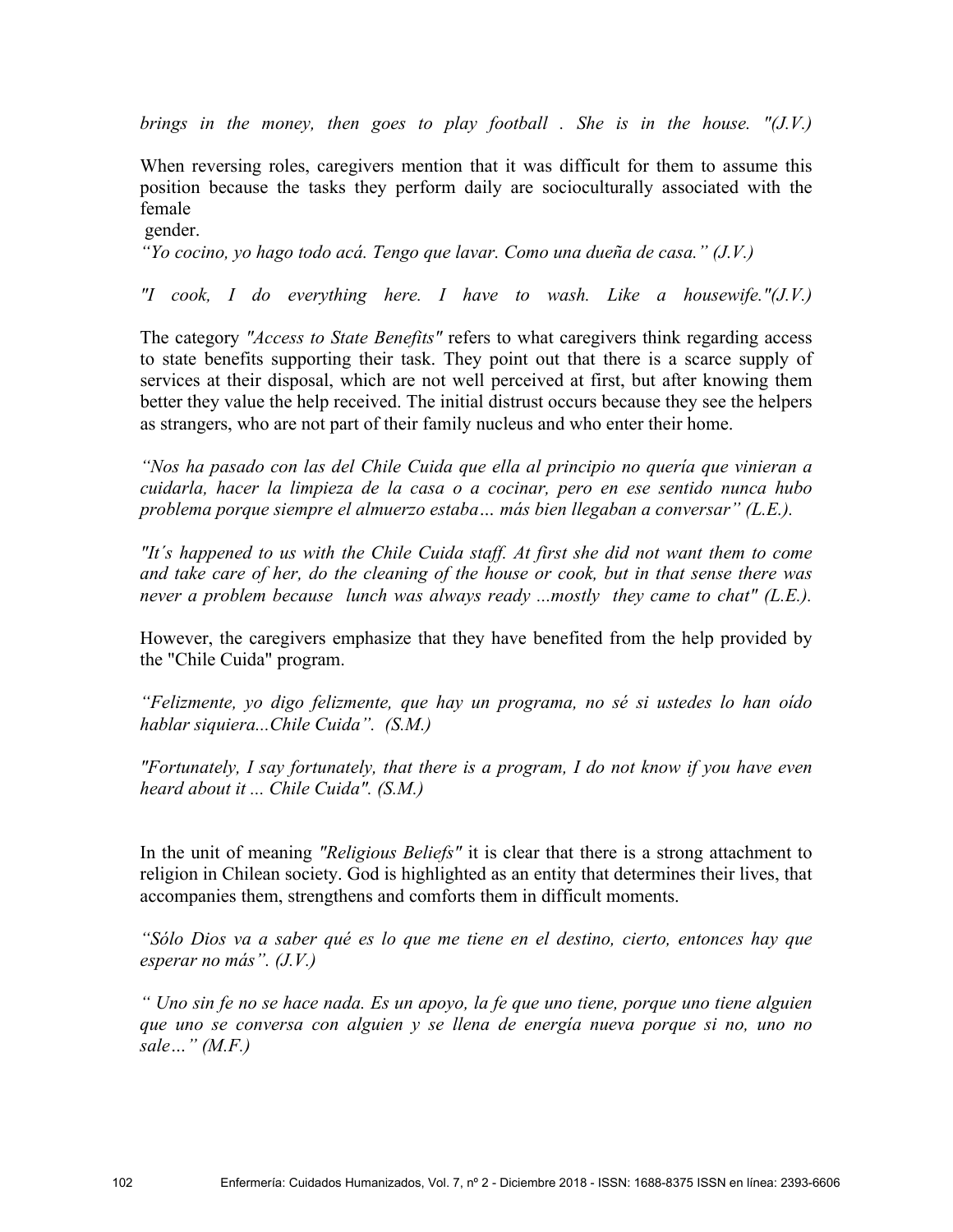*"Only God knows what will be my destiny, true, then we just have to wait." (J.V.)* 

*"One without faith does nothing. It is a support, our faith, because one has someone, can talk to someone, gets filled with new energy because otherwise, one does not make it ... "(M.F.)* 

The category *"Postponement as a person"* refers to the activities that they fail to perform, the deterioration of their self-caring and the importance that they place on the person they care for. The priority is to satisfy the basic needs of the loved one which often limits the self-care on the part of the caregiver. Although in some cases there is some adherence to recreational activities, most postpone their own needs and personal development for the benefit of the person cared for.

*"Mi prioridad no es mi prioridad en este minuto tampoco, mis prioridades son estar con la mamá, terminar con la mamá". (S.M.)* 

*"De partida, tuve que dejar de trabajar para cuidarla... una de las primeras causas. Y la segunda de que la enfermedad que ella tiene es progresiva, no tiene remedio, entonces me tuve que quedar con cuidarla no más." (J.V.)* 

*"My priority is not my priority at this minute either, my priorities are to be with mother, to finish with mother". (YE.)* 

*"Initially, I had to stop working to take care of her ... one of the first causes. And the second one is that her disease is progressive, it has no cure, so I had to choose to take care of her and nothing else. "(J.V.)* 

Regarding the *"Family support networks"*, the opinions of the caregivers regarding the support received by their family is mainly to highlight its absence. The reports show that there is a separation of the members of the family nucleus regarding the job of caring. The responsibility falls completely on the older adult who exercises the role of primary caregiver, who must fulfill this task since there is no other person who wants to assume it.

*"Tú sabes que en estas situaciones siempre hay uno que se hace más cargo que todos los demás, que todos los demás hacen vista gorda de todo y todos se olvidan de que fuimos cuatro, o sea que fuimos cinco, sin contar mi hermana que falleció, ellos se olvidaron de que también fueron criados por una mamá, no tan solo uno". (R.G.)* 

*"You know that in these situations there is always one that takes more responsibility than everyone else, that they turn a blind eye to everything and that everyone forgets that we were four. We were five counting my sister who died; they also forgot that they were also raised by a mother, not just one. " (R.G.)*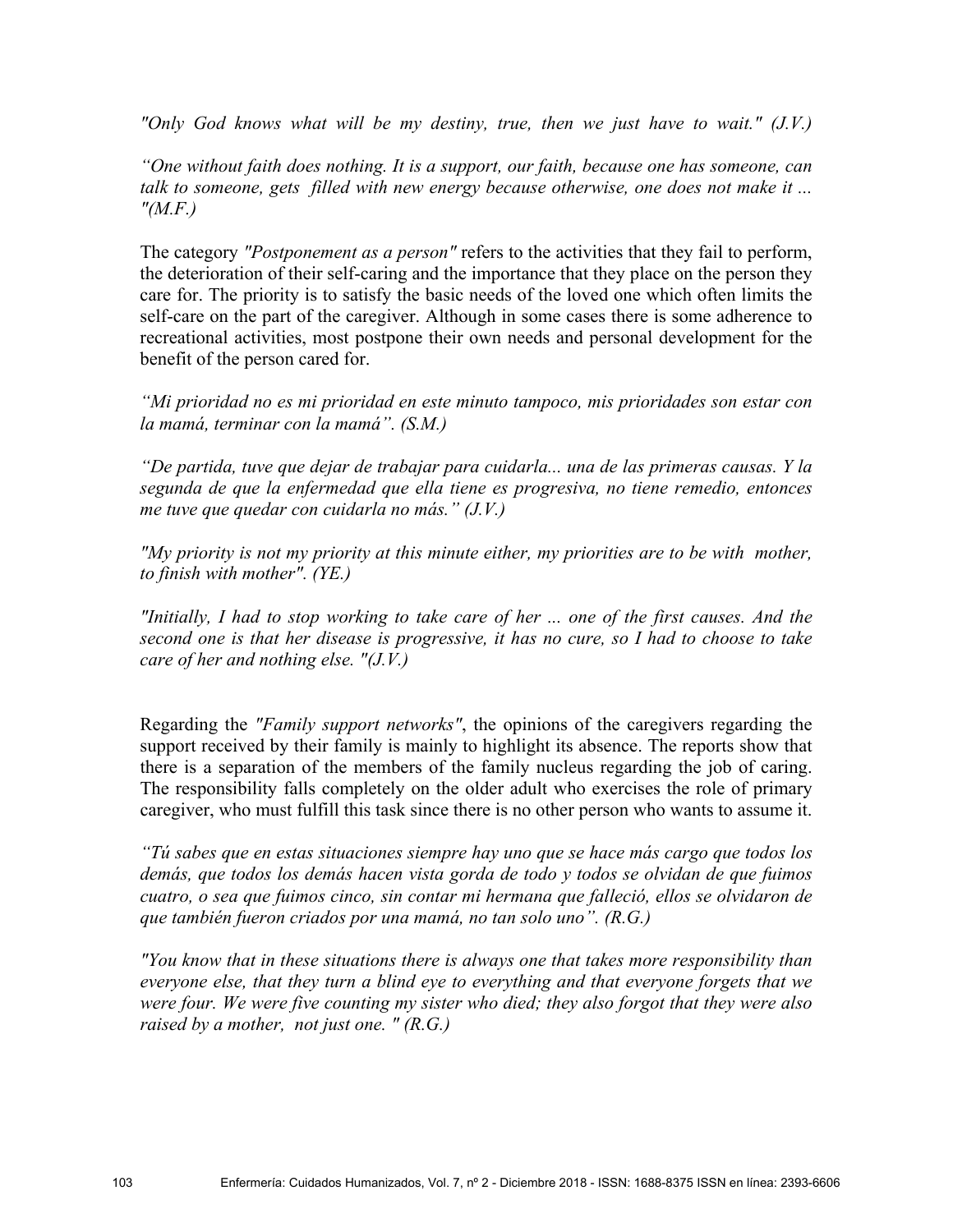In the category "*Expectations of nursing care"* caregivers talk about what they expect from the care provided by Nursing professionals. In their testimonies it is emphasized that what is expected is mainly a pleasant, affectionate and respectful relationship, hoping that the Nursing professionals will be vocational, always looking for the well-being of the elderly.

*"Con cariño, no con que "ah, este viejo", siempre que sea con un cariño, con un don que tengan de cuidar. No faltando el respeto, tener respeto con todo." (I.P.)* 

*"With love, not "ah, this old man", must always be with love, with a gift that they must have for this task. Not lacking respect, respecting everything. "(I.P.)* 

The category "*Fear of Institutionalization"* shows a marked opposition on the part of the older adults interviewed to let the person being cared for to be institutionalized, preferring to exercise the care themselves even though the other members of the family are not present.

*"No, no, no, no, eso sí que no, no. Nunca he pensado en eso, ni nadie de mi familia ha pensado "lo vamos a llevar, porque no te deja tranquila", no. Déjenme a mí, si ellos no quieren estar, pero yo estoy aquí." (J.V.)* 

*"No, no, no, no, not that. I've never thought about that, nor has anyone in my family thought "we're going to take him, because he does not leave you in peace", no. Leave me, if they do not want to be, but I'm here. "(J.V.)* 

In the category *"Death"* caregivers point out their concept of death and the emotions that emanate when thinking about the end of life. As old age is the culmination of the human being, death becomes a latent element in the stories of all the participants. It highlights the strong impact that this issue generates emotionally, causing them anguish and fear.

*"Sé que la tengo que dejar partir con mi dolor fuerte que siento, sé que la tengo que dejar partir, tal vez yo soy egoísta en llorar, pero es algo de uno, tú no puedes evitarlo. Es un proceso demasiado fuerte, es un proceso demasiado duro". (I.P.)*

*I know that I have to let her go with the strong pain that I feel, I know that I have to let her go, maybe I am selfish in crying, but it is something that one feels, you cannot help it. It is too strong a process, it is too hard a process ". (I.P.)* 

## **DISCUSSION**

The discourses of the participants show stereotypes of care traditionally associated with the female gender, which is consistent with the research carried out by Flores, showing that there is a marked social construct that associates the female gender with caregiving (14). When men assume this role they face the gender inequalities constructed by society, which are reversed in these situations and impact their perception, who state in their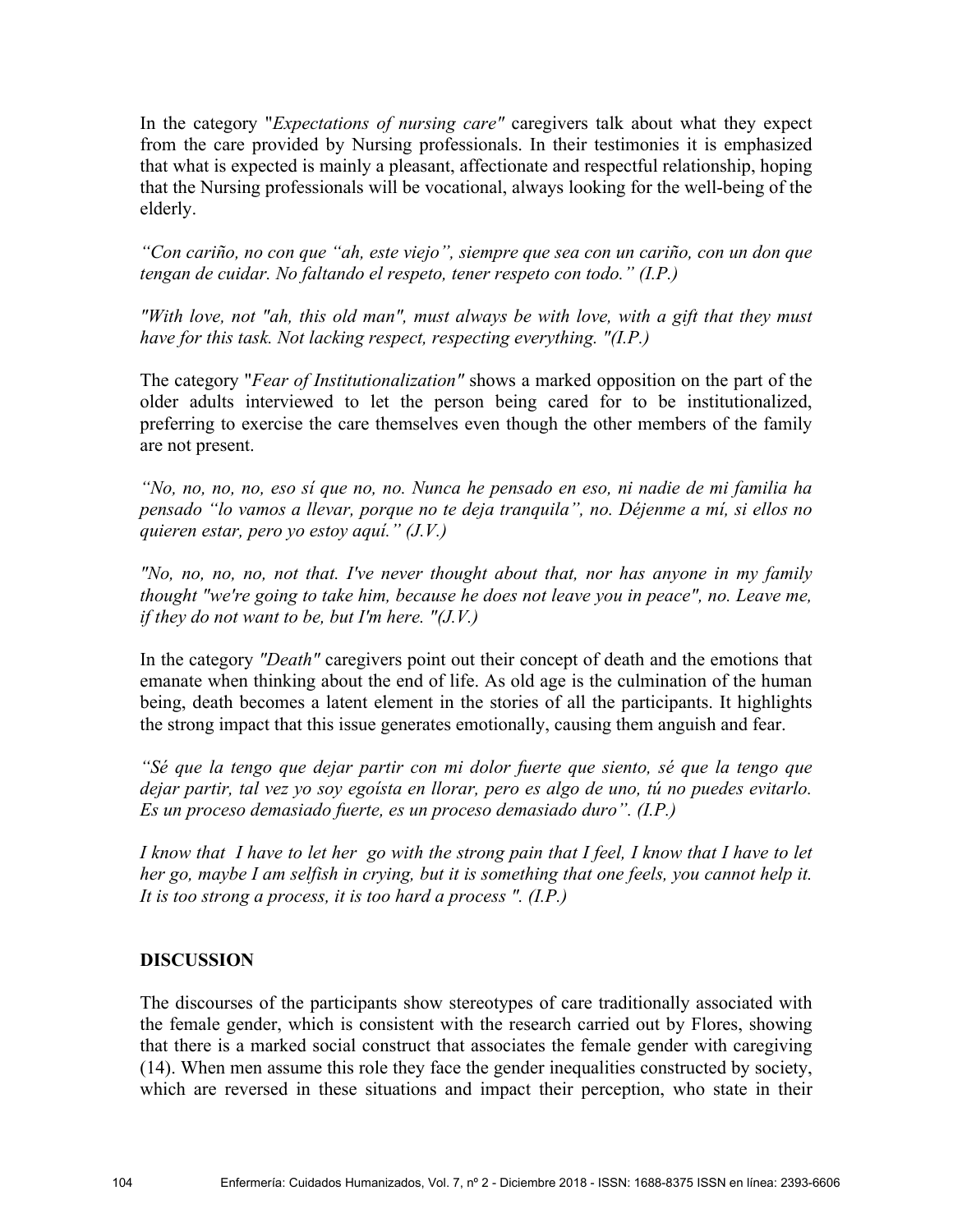stories that it has been complex to fulfill this role when not being prepared to assume it in a "natural" way. In the case of the men interviewed in this study there is a lack of expression of emotions which may be associated with gender stereotypes, which push men to stay stoic in the face of adversity, while women are allowed to openly express their emotions (15).

In some international studies it is pointed out that caregivers play a double role, since they are dedicated to the care of a dependent person and also perform a remunerated job (16). However, this trend is not maintained in the ones interviewed, who due to their age do not work any more and are dedicated exclusively to caring, meaning that the income they receive comes exclusively from their pensions. This is worrisome, considering the precariousness of the pension system in Chile, which does not protect the interests of the elderly and provides insufficient income to cover their basic needs. It also must be considered that the severe dependency of the person receiving care increases their daily economic expenses. The lack of economic resources is perceived by the caregivers as the main difficulty in their work, which prevents them from allocating income to other activities that are beneficial for their quality of life. This, added to the long hours devoted to care, the difficult access to health services and the absence of family support makes them feel overloaded. This is felt by all the participants in this research and is consistent with the reviewed studies (17). It is important to point out that in the literature reviewed it is clearly stated that in order for the caregiver to be able to cope, the work in the family must be distributed in an "equitable manner" so the task does not fall on just one person (14). However, the participants state that the care task falls solely on them, which aggravates the overload condition they experience.

Several studies indicate that the care of a person with dependence is associated with negative effects for the health of the caregiver, generally linked to the psycho-affective area such as depression. Likewise, the results of this investigation show that this situation is repeated among the participants; most of them indicated that they perceive a deterioration in their health after caring, especially in the area of mental health. Although it is not possible to establish a causal relationship between caring for someone and suffering alterations in health, it is important to consider that given the context in which care is exercised this could be stressed also by the fact that there is a sentimental bond with the recipient of care and who is assuming this responsibility without counting on the help of third parties (18).

Regarding institutionalization, it should be noted that studies conducted in Sweden show that the overload and the feeling of unmet personal needs in caregivers are associated with their desire to institutionalize the person they care for. This is contrasted with the findings of this research, which show a marked opposition on the part of the older adults interviewed to let the loved one to be institutionalized, preferring to exercise the care themselves, even though the other members of the family do not help (19).

Regarding the link that can be established between this study and Duvall's theory of the Family Life Cycle, it is possible to show that most families are in the eighth stage of this cycle, where the family nucleuses acquire the denomination of "elderly families",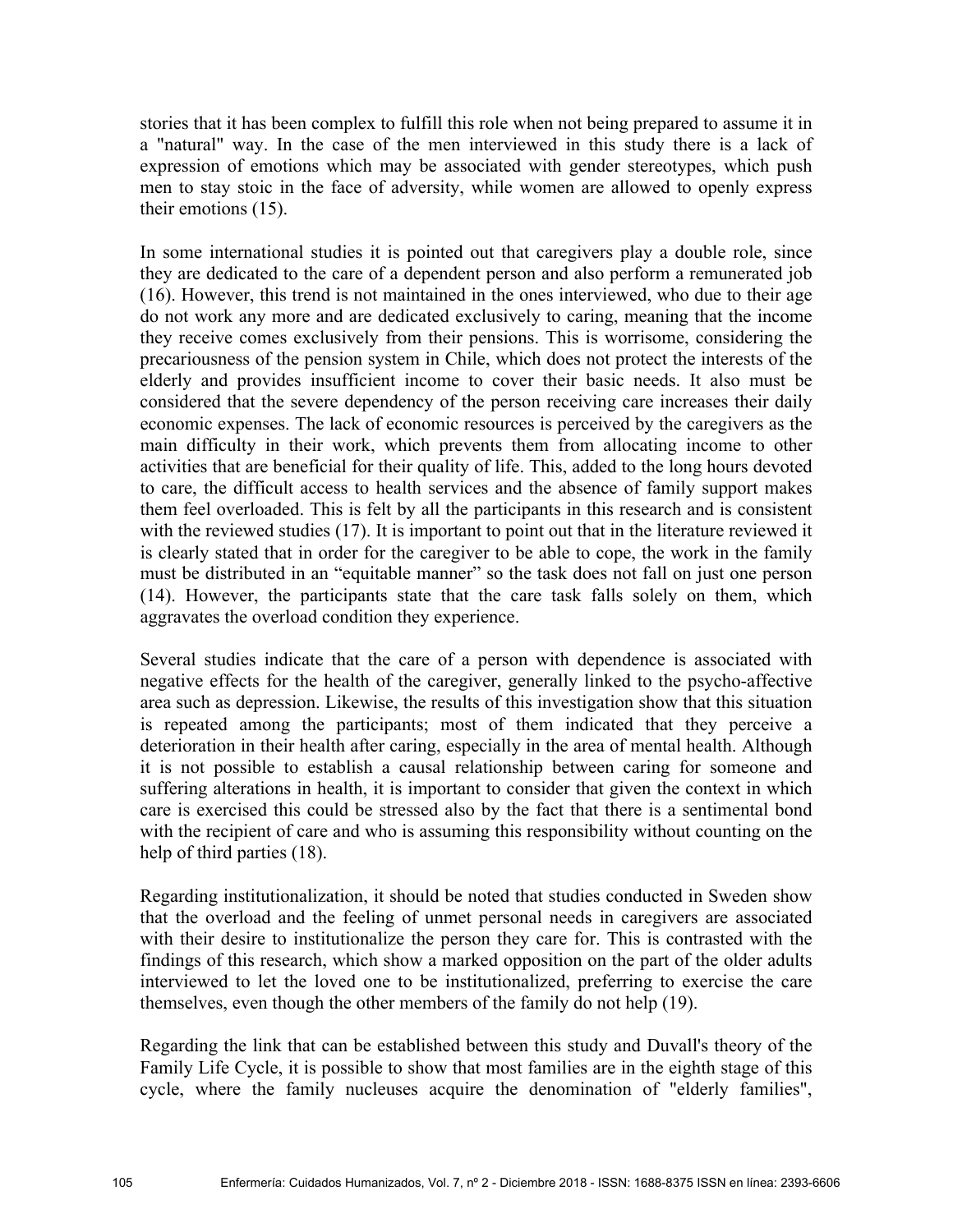concluding this stage with the death of both spouses. According to this phase, the goal is the exercise of mutual care in old age, which is not reflected in this study, since care is performed unilaterally. In relation to the tasks that must be fulfilled in this phase, the breach of the regulation between dependency and independence stands out, since there is no balance between these topics in the lives of the interviewed older adults. On the contrary, it is possible to appreciate how the caregivers fulfill the task of facing the illness and the near death of their loved one, making this topic latent in their stories (20).

Finally, according to the Theory of Orem, two types of care can be distinguished: the one exercised by the person on himself, called self-care, and the care that is given to another person who is not able to satisfy his/her basic needs on his own (21). In this study it stands out how self-care is affected in the health of the caregiver, not only in the physical aspect but also in the emotional and psychological aspect, impacting on their mental health.

## **CONCLUSION**

Among the findings of this research are the sadness felt by the caregivers for the physical and mental deterioration experienced by their loved one, manifesting it through weeping throughout their stories. Caregivers are self postponed for the benefit of their loved one, abandoning activities outside the care and dedicating their time completely to meet the needs of the person cared for, experiencing an overload that impacts all areas of the human being. Regarding the difficulties, economic limitations predominate, where older adults receive income through their pensions that do not exceed USD 412 per month, not enough to meet their basic needs. This gets worse due to the lack of family support networks; the caregiver performs his work alone, without receiving help from third parties belonging to his family.

It is extremely worrisome that, despite the fact that the population is aging, there is little research regarding the care provided by older adults to contemporaries in a dependent condition. This is a pioneering study in this field. We hope this work could be the beginning of more studies deepening on this issue and that we can actively work on initiatives that contribute to improving the quality of life of this population.

Nursing participation is suggested in government support programs for the caregiver, such as the Chile Cuida program. Nursing is an art and discipline dedicated to the care of the human being and therefore should be the one who leads this type of initiatives, being the one that has more knowledge in the subject. Along with this, increasing knowledge on this subject will allow Nursing professionals to provide comprehensive and personalized care, according to the context that encompasses the daily life of caregivers.

This study provides a new vision, from the qualitative research angle, which allows to enrich the scarce information that we have on this subject, obtained so far through quantitative research.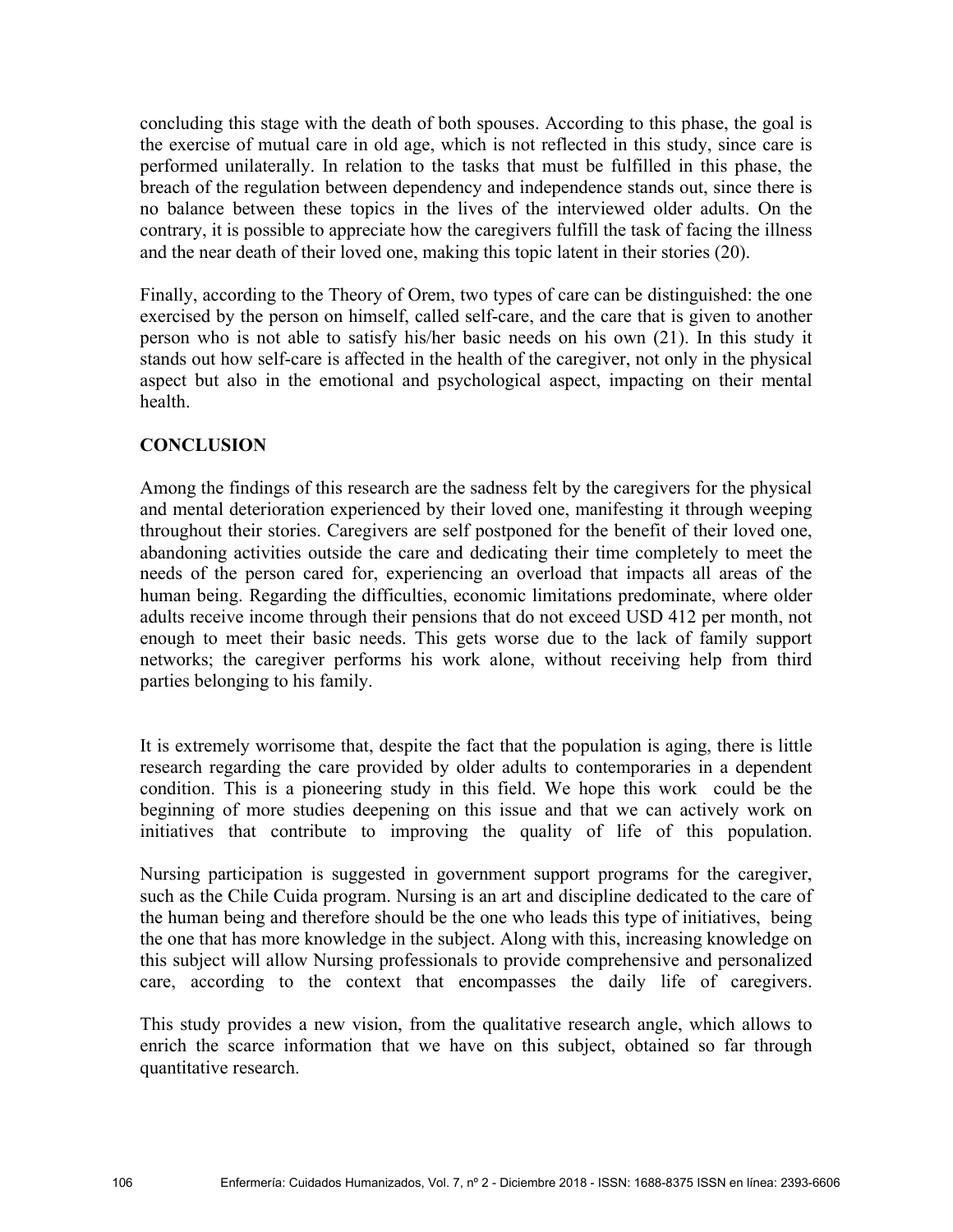### **BIBLIOGRAPHICAL REFERENCES**

1. Instituto Nacional de Estadísticas. Actualización de proyecciones de población 2002- 2020 [Internet] 2014 [Cited May 2017] Available at: http://www.ine.cl/canales/sala\_prensa/revistaseconomicas/presentaciones/pdf/proyeccion es\_poblacion\_2014.pdf

2. Instituto Nacional de Estadísticas (2014). Actualización de proyecciones de población (2002-2020). Cited 8 May 2017, from: http://www.ine.cl/canales/sala\_prensa/revistaseconomicas/presentaciones/pdf/proyeccion es\_poblacion\_2014.pdf

3. SENAMA (2011) *Chile quiere a sus mayores.* Cited el 7 Apr 2017, from: http://www.senama.cl/filesapp/cuentapublica2011.pdf

4. Ministerio de Salud. Programa nacional de salud de las personas mayores. [Internet] 2014 [Cited Abril 2017] Available at: http://web.minsal.cl/sites/default/files/files/Borrador%20documento%20Programa%20Na cional%20de%20Personas%20Adultas%20Mayores-%2004-03\_14.pdf

5. Ramos CA. Los paradigmas de la investigación científica. Av. Psicol. [Internet] 2015 [Cited May  $2017$ ] 23 (1), 9-17. Available at: https://www.researchgate.net/publication/282731622\_LOS\_PARADIGMAS\_DE\_LA\_IN VESTIGACION\_CIENTIFICA\_Scientific\_research\_paradigms

6. Johnson S. Rasulova S. Qualitative impact evaluation: incorporating authenticity into the assessment of rigour. Journal of Development Effectiveness. 2017; 9 (2) 263-276

7. Murillo J. Estudio de casos. Universidad Autónoma de Madrid. 2002.

8. Mayring P. Qualitative Content Analysis. Forum Qualitative Social Research. 2000; 1 (2). 20.

9. Otzen Tamara, Manterola Carlos. Técnicas de Muestreo sobre una Población a Estudio. Int. J. Morphol. [Internet]. 2017 Mar [Cited 2017 Dic 11] ; 35( 1 ): 227-232. Available at: http://www.scielo.cl/scielo.php?script=sci\_arttext&pid=S0717-95022017000100037&lng=es. http://dx.doi.org/10.4067/S0717-95022017000100037.

10. Arias Valencia MM, Giraldo Mora CV. El rigor científico en la investigación cualitativa. Investigación y Educación en Enfermería [Internet] 2011 [Cited Abr 2017] 29(3): 500-514. Available at: http://www.redalyc.org/articulo.oa?id=105222406020

11.Ministerio de Salud de Chile. Orientación técnica para la atención de salud de las personas adultas mayores en atención primaria, 2013.

12. Emanuel E. What makes clinical research ethical. JAMA. 2000 283 (20): 2701-11.